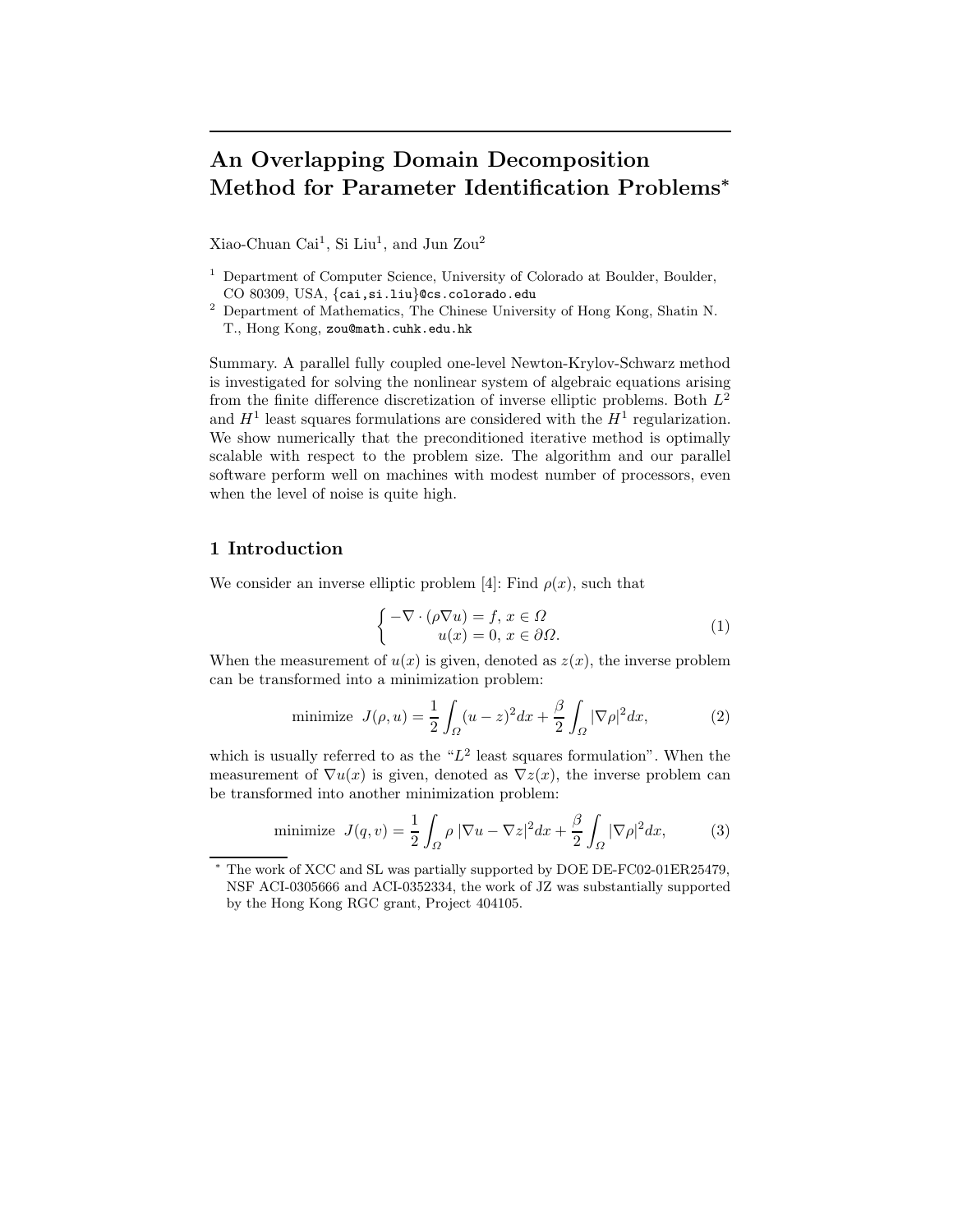#### 2 Xiao-Chuan Cai, Si Liu, and Jun Zou

which is usually referred to as the " $H<sup>1</sup>$  least squares formulation". Both minimization problems (2) and (3) are subject to the constraint (1). We introduce the Lagrangian functional

$$
\mathcal{L}(\rho, u, \lambda) = \frac{1}{2} \int_{\Omega} (u - z)^2 dx + ((\nabla \lambda, \rho \nabla u) - (\lambda, f)) + \frac{\beta}{2} \int_{\Omega} |\nabla \rho|^2 dx \qquad (4)
$$

for the  $L^2$  case, and

$$
\mathcal{L}(\rho, u, \lambda) = \frac{1}{2} \int_{\Omega} \rho |\nabla u - \nabla z|^2 dx + ((\nabla \lambda, \rho \nabla u) - (\lambda, f)) + \frac{\beta}{2} \int_{\Omega} |\nabla \rho|^2 dx \tag{5}
$$

for the  $H<sup>1</sup>$  case. The solution of both minimization problems can be obtained by solving the corresponding saddle-point problem: Find  $(\rho, u, \lambda)$  such that

 $(\nabla_{\rho} \mathcal{L})p = 0, (\nabla_{u} \mathcal{L})w = 0$ , and  $(\nabla_{\lambda} \mathcal{L})\mu = 0$  (6)

for any  $(p, w, \mu)$ . More explicitly, we can reduce (6) to

$$
\begin{cases}\n-\beta \Delta \rho + \nabla u \cdot \nabla \lambda = 0 \\
-\nabla \cdot (\rho \nabla \lambda) + (u - z) = 0 \\
-\nabla \cdot (\rho \nabla u) - f = 0\n\end{cases}
$$
\n(7)

in the  $L^2$  case. Similarly, in the  $H^1$  case, we have

$$
\begin{cases}\n-\beta \Delta \rho + \nabla u \cdot \nabla \lambda + \frac{1}{2} |\nabla u - \nabla z|^2 = 0 \\
-\nabla \cdot (\rho \nabla \lambda) + \nabla \cdot (\rho \nabla z) + f = 0 \\
-\nabla \cdot (\rho \nabla u) - f = 0.\n\end{cases}
$$
\n(8)

Both systems share the same boundary conditions  $\partial \rho / \partial n = 0, u = 0, \lambda = 0$ on  $\partial\Omega$ . The rest of the paper is devoted to a Newton-Krylov-Schwarz method for solving the algebraic systems

$$
F(U) = 0
$$

arising from the finite difference discretization of (7) and (8) in a fully coupled fashion.

# 2 Newton-Krylov-Schwarz method

The family of Newton-Krylov-Schwarz (NKS) methods ([1]) is a generalpurpose parallel algorithm for solving a system of nonlinear algebraic equations. NKS has three main components: an inexact Newton's method for the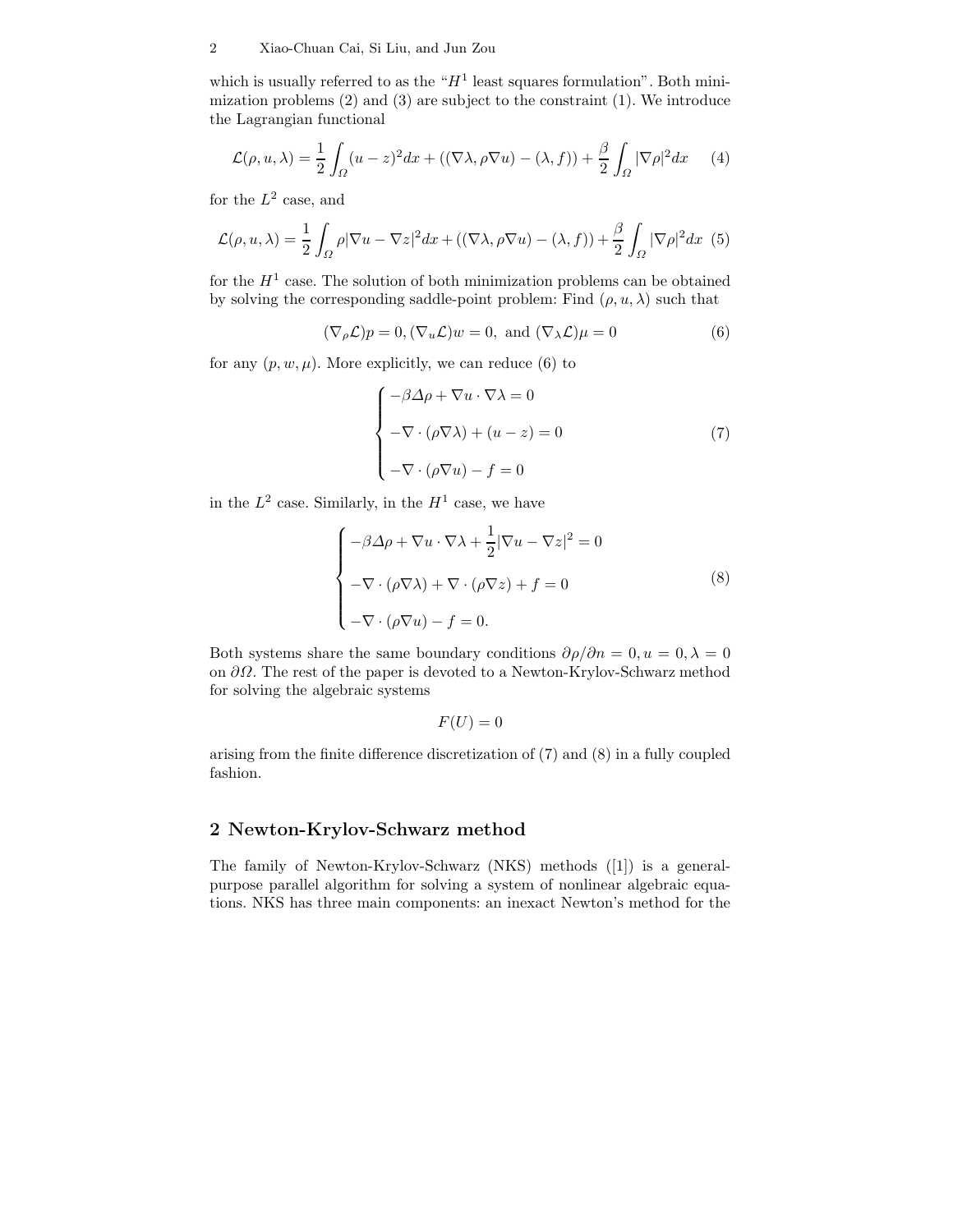nonlinear system; a Krylov subspace linear solver for the Jacobian systems (restarted GMRES[5]); and a Schwarz type preconditioner [6]. We carry out Newton iterations as following:

$$
U_{k+1} = U_k - \lambda_k J(U_k)^{-1} F(U_k), \quad k = 0, 1, \dots
$$
\n(9)

where  $U_0$  is an initial approximation to the solution and  $J(U_k) = F'(U_k)$ is the Jacobian at  $U_k$ , and  $\lambda_k$  is the steplength determined by a linesearch procedure [3]. The inexactness of Newton's method is reflected in the fact that we do not solve the Jacobian system exactly. The accuracy of the Jacobian solver is determined by some  $\eta_k \in [0,1)$  and the condition

$$
||F(U_k) + J(U_k)s_k|| \le \eta_k ||F(U_k)||. \tag{10}
$$

The vector  $s_k$  is obtained by approximately solving the linear Jacobian system

$$
J(U_k)M_k^{-1}(M_ks_k) = -F(U_k),
$$

where  $M_k^{-1}$  is a one-level additive Schwarz right preconditioner. To formally define  $M_k^{\stackrel{\sim}{\sim}}$ , we need to introduce a partition of  $\Omega$ . We first partition the domain into non-overlapping substructures  $\Omega_l, l = 1, \cdots, N$ . In order to obtain an overlapping decomposition of the domain, we extend each subregion  $\Omega_l$ to a larger region  $\Omega'_l$ , i.e.,  $\Omega_l \subset \Omega'_l$ . Only simple box decomposition is considered in this paper – all subdomains  $\Omega_l$  and  $\Omega'_l$  are rectangular and made up of integral numbers of fine mesh cells. The size of  $\Omega_l$  is  $H_x \times H_y$  and the size of  $\Omega_l'$  is  $H'_x \times H'_y$ , where the H's are chosen so that the overlap, ovlp, is uniform in the number of fine mesh cells all around the perimeter, i.e.,  $\omega p = (H'_x - H_x)/2 = (H'_y - H_y)/2$  for interior subdomains. For boundary subdomains, we simply cut off the part that is outside  $\Omega$ .

On each extended subdomain  $\Omega'_l$ , we construct a subdomain preconditioner  $B_l$ , whose elements are extracted from the matrix  $J(U_k)$ . Homogeneous Dirichlet boundary conditions are used on the internal subdomain boundary  $\partial\Omega_{l}'\cap\Omega$ , and the original boundary conditions are used on the physical boundary, if present. The additive Schwarz preconditioner can be written as

$$
M_k^{-1} = I_1 B_1^{-1} (I_1)^T + \dots + I_N B_N^{-1} (I_N)^T.
$$
 (11)

Let n be the total number of mesh points, and  $n'_l$  the total number of mesh points in  $\Omega'_l$ , then  $I_l$  is an  $3n \times 3n'_l$  extension matrix that extends each vector defined on  $\Omega_l'$  to a vector defined on the entire fine mesh by padding an  $3n'_l \times 3n'_l$  identity matrix with zero rows. The factor of 3 is included because each mesh point has 3 unknowns.

#### 3 Numerical experiments

We study the performance of the proposed algorithm using the following test case with the observation function given as  $z(x, y) = \sin(\pi x) \sin(\pi y)$ ,  $\Omega =$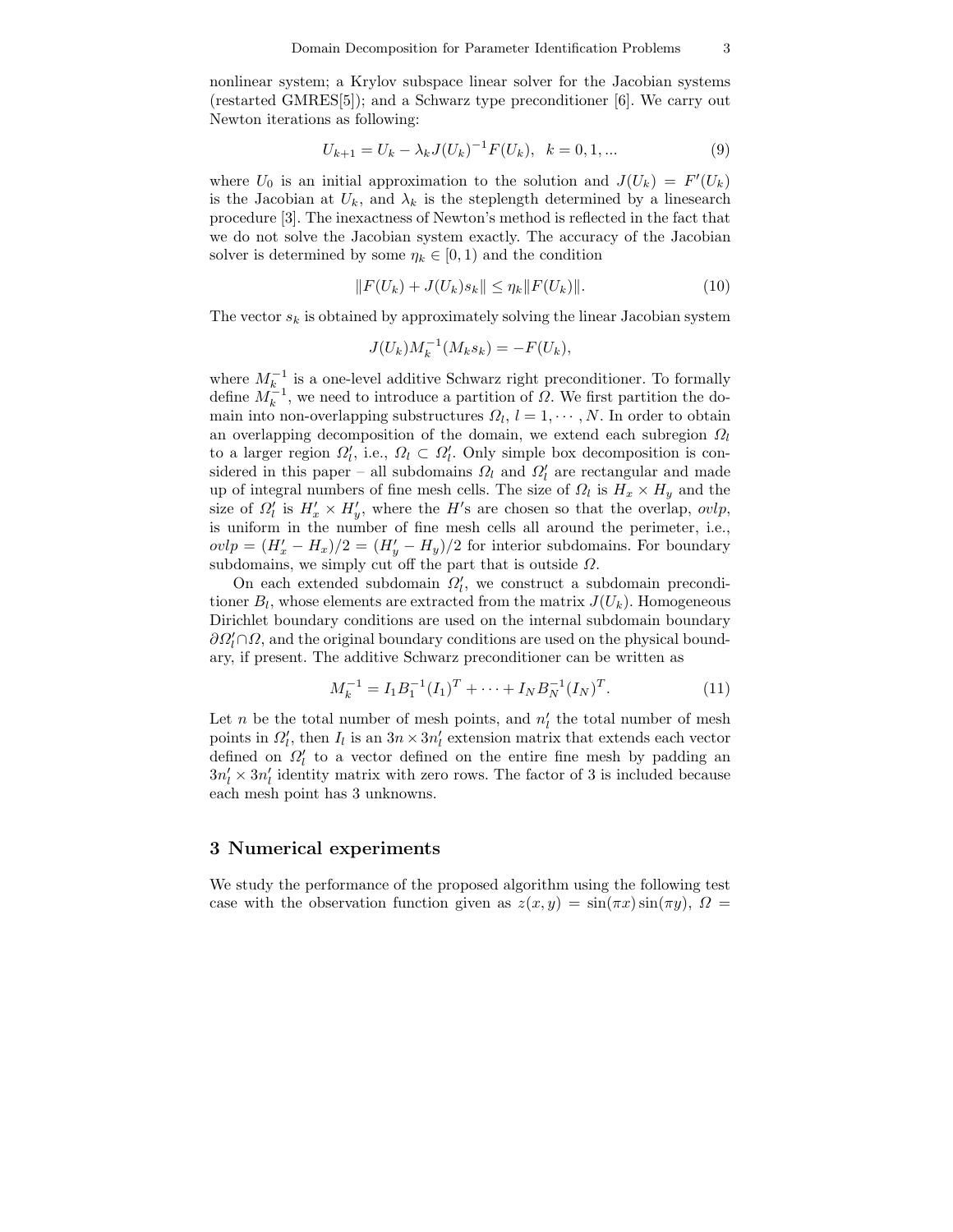$(0, 1) \times (0, 1)$ , and the right-hand side f chosen so that the elliptic coefficient to be identified is  $\rho = 1 + 100(xy(1 - x)(1 - y))^2$ . To test the robustness of the algorithms, we add some noise to the observation data as

$$
z^{\delta} = z + \delta \, rand(x, y) \tag{12}
$$

or

$$
\nabla z^{\delta} = \nabla z + \delta \left( rand(x, y), rand(x, y) \right)^{T}, \tag{13}
$$

depending on if the formulation is  $L^2$  or  $H^1$ . Here  $rand(x, y)$  defines a random scalar function.  $\delta$  is responsible for the magnitude of the noise. Results with three different levels of noise ( $\delta = 0\%, 1\%$  and  $10\%$ ) will be presented. Since u needs to satisfy the elliptic equation, we assume that u and  $\nabla u$  have some continuity and differentiability. Therefore, we smooth  $z$  in the  $L^2$  formulation or  $\nabla z$  in the  $H^1$  formulation before we start the Newton iteration. This is necessary especially when the noise level is high. In particular, when the noise level is 10%, we replace the value of z or  $\nabla z$  by the average value around it using the following weights

$$
\begin{array}{ccc}\n\frac{1}{16} & \frac{1}{8} & \frac{1}{16} \\
\searrow & \swarrow & \swarrow \\
\frac{1}{8} & \rightarrow & \frac{1}{4} & \leftarrow & \frac{1}{8} \\
\searrow & \uparrow & \nwarrow \\
\frac{1}{16} & \frac{1}{8} & \frac{1}{16} \\
\end{array}
$$

We repeat this operation 3 times in all the experiments when  $\delta = 10\%$ . No smoothing is applied when  $\delta$  is smaller than 10%.

To measure the accuracy of the algorithm, we assume the exact solution of the test problem is known, and  $error_u$  and  $error_\rho$  are the normalized discrete  $L^2$  norms of the errors defined as

$$
error_u = \sqrt{\sum (u_{ij} - u_{ij}^{exact})^2 h_x h_y} \quad \text{and} \quad error_\rho = \sqrt{\sum (\rho_{ij} - \rho_{ij}^{exact})^2 h_x h_y},
$$

where  $h_x$  and  $h_y$  are mesh sizes along x and y directions, respectively.

In our experiments, we choose the stopping conditions as follows: The relative residual is less than  $10^{-6}$  or the absolute residual is less than  $10^{-10}$ for the nonlinear system. The relative residual is less than  $10^{-6}$  or the absolute residual is less than 10<sup>−</sup><sup>10</sup> for each linear solve in the nonlinear iteration. In Newton's method, we use the initial guess

$$
(\rho^{(0)}, u^{(0)}, \lambda^{(0)})^T = (1, z, 0)^T
$$

for the  $L^2$  formulation. For the  $H^1$  formulation, z is obtained as an integral of  $\nabla_x z$  or  $\nabla_y z$  along the x or y direction from one of the boundary points. In our experiments, at the mesh point  $(x_i, y_j)$ ,

$$
z(x_i, y_j) = z(x_0, y_j) + \sum_{l=1}^{i} (\nabla_x z)|_{x_l} h_x
$$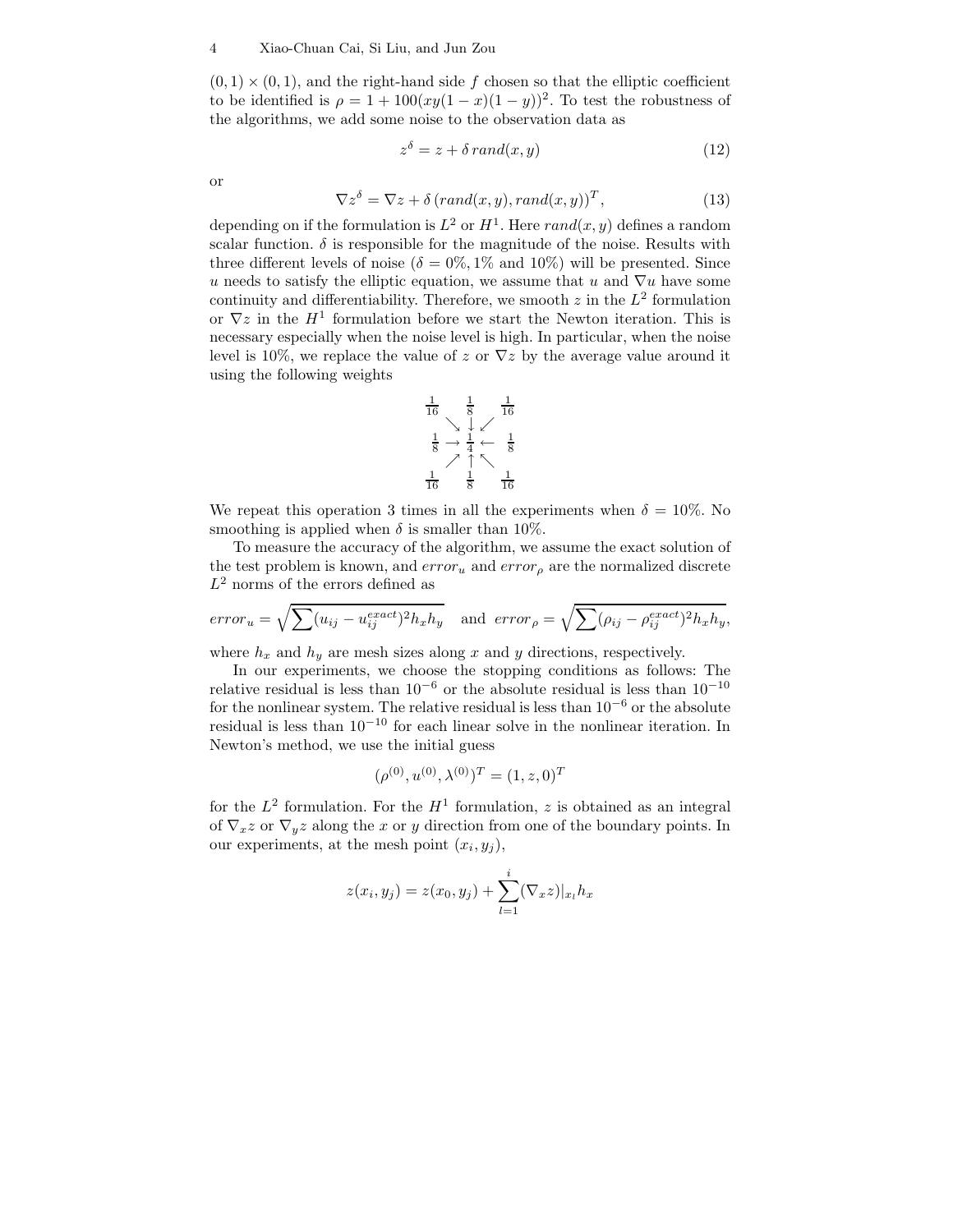if we take the integral along the x direction, or a similar integral along the  $y$ direction.

We first test three meshes  $40 \times 40$ ,  $80 \times 80$ , and  $160 \times 160$ . When the Jacobian systems are solved exactly with a Gaussian elimination, the total number of Newton iterations ranges from 3 to 6, and the iteration numbers are not sensitive to the level of noise, as shown in Table 1. The exact solution, and the numerical solutions for both  $L^2$  and  $H^1$  formulations with 3 levels of noise are shown in Fig.1.

We next look at the performance of the algorithm, in particular, we would like to know how the convergence depends on the mesh size, the number of subdomains, and the overlapping size. We solve the problem on a  $320 \times 320$ mesh using different number of processors  $(np)$ , and the results, in terms of the iteration number and the total compute time, are in Table 2. The numbers of Newton iterations do not change when we change the number of processors or the overlapping size.

If we fix the number of subdomains, which is the same as the number of processors, and increase the overlapping size, the number of GMRES iterations decreases. The compute time decreases to a certain point and then begins to increase. This suggests that an optimal overlapping size exists if the objective is to minimize the total compute time when the number of processors is fixed. On a fixed mesh the number of GMRES iterations increases as we use more processors. This is expected since this is a single-level algorithm.

To check the h−scalability of the algorithm, we increase the mesh size and the number of processors at the same ratio in order for each processor to have the same number of mesh points. Table 3 shows the results with different mesh sizes for  $np=4$ , 16 and 64. Both the number of Newton iterations and the number of GMRES iterations are almost constants when the number of processors is fixed.

### 4 Final remarks

We developed a fully parallel domain decomposition method for solving the system of nonlinear equations arising from the fully coupled finite difference discretization of some inverse elliptic problems. Traditionally this type of problems are solved by using Uzawa type of algorithms which split the system into two or three subsystems and each subsystem is solved individually. Subiterations are required between the subsystems. The subsystems are easier to solve than the global coupled system, but the iterations between subsystems are sequential in nature. The focus of this paper was to investigate a fully coupled approach without splitting the system into subsystems. Such an approach is more parallel than the splitting method. We showed numerically that with a powerful domain decomposition based preconditioner the convergence of the iterative methods can be obtained even for some difficult cases when the ob-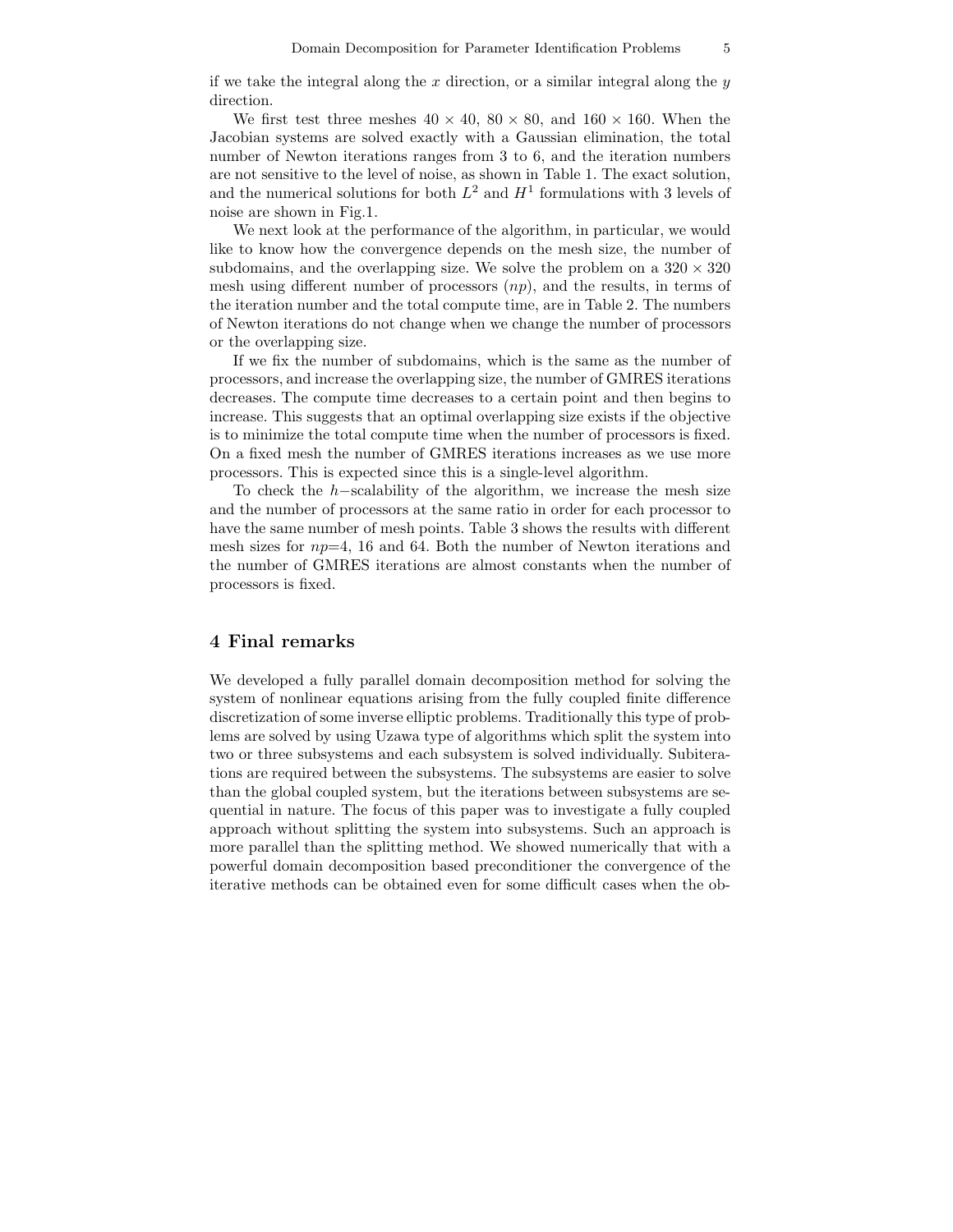#### 6 Xiao-Chuan Cai, Si Liu, and Jun Zou

servation data has high level of noise. More details of the work will be included in a forthcoming paper [2].

|                  |                                                    | $error_u$ error <sub>o</sub> | Newton         |
|------------------|----------------------------------------------------|------------------------------|----------------|
|                  | $L^2$ formulation $\beta = 10^{-6}, \delta = 0$    | 0.00007810.003163            | 3              |
| $40 \times 40$   | $\beta = 10^{-5}, \delta = 1\%$                    | 0.000765 0.010723            | 3              |
|                  | $\beta = 10^{-4}, \delta = 10\%$                   | 0.008222 0.038667            | 3              |
|                  | $L^2$ formulation $\beta = 10^{-6}, \delta = 0$    | 0.00007310.003177            | 3              |
| $80 \times 80$   | $\beta = 10^{-5}, \delta = 1\%$                    | 0.000532 0.010070            | 3              |
|                  | $\beta = 10^{-4}, \delta = 10\%$                   | 0.003849 0.029056            | 3              |
|                  | $L^2$ formulation $\beta = 10^{-6}, \delta = 0$    | 0.00007210.003203            | 3              |
| $160 \times 160$ | $\beta = 10^{-5}, \delta = 1\%$                    | 0.000504 0.009908            | 3              |
|                  | $\beta = 10^{-5}, \delta = 10\%$                   | 0.002064 0.026190            | 4              |
| $H^1$            | formulation $\beta = 10^{-5}$ , $\delta = 0$       | 0.000362 0.001744            | 6              |
| $40 \times 40$   | $\beta = 10^{-5}, \delta = 1\%$                    | 0.00035510.006010            | 6              |
|                  | $\beta = 10^{-4}, \delta = 10\%$                   | [0.006980] 0.022837          | 5              |
| $H^{\perp}$      | formulation $\beta = 10^{-5}$ , $\delta = 0$       | 0.00009010.000406            | $\overline{4}$ |
| $80 \times 80$   | $\beta = 10^{-5}, \delta = 1\%$                    | 0.000109 0.003842            | 4              |
|                  | $\beta = 10^{-4}, \delta = 10\% 0.001921 0.011741$ |                              | 4              |
|                  | $H^1$ formulation $\beta = 10^{-5}$ , $\delta = 0$ | 0.000023   0.000187          | 3              |
| $160 \times 160$ | $\beta = 10^{-5}, \delta = 1\%$                    | 0.000030 0.002580            | 4              |
|                  | $\beta = 10^{-4}, \delta = 10\% 0.000473 0.007419$ |                              | 5              |

Table 1. Errors and the number of Newton iterations for three different meshes and with different levels of noise.

### References

- [1] X.-C. Cai, W. Gropp, D. Keyes, R. Melvin, and D. P. Young, Parallel Newton-Krylov-Schwarz algorithms for the transonic full potential equation, SIAM J. Sci. Comput., 19 (1998), pp. 246–265
- [2] X.-C. Cai, S. Liu, and J. Zou, Parallel fully coupled algorithms for inverse elliptic problems, in preparation
- [3] J. Dennis and R. B. Schnabel, Numerical Methods for Unconstrained Optimization and Nonlinear Equations, SIAM, Philadelphia, 1996
- [4] Y. L. Keung and J. Zou, An efficient linear solver for nonlinear parameter identification problems, SIAM J. Sci. Comput. 22 (2000), pp. 1511–1526
- [5] Y. Saad, Iterative Methods for Sparse Linear Systems, SIAM, 2003
- [6] A. TOSELLI AND O. WIDLUND, *Domain Decomposition Methods Al*gorithms and Theory, Springer, Berlin, 2005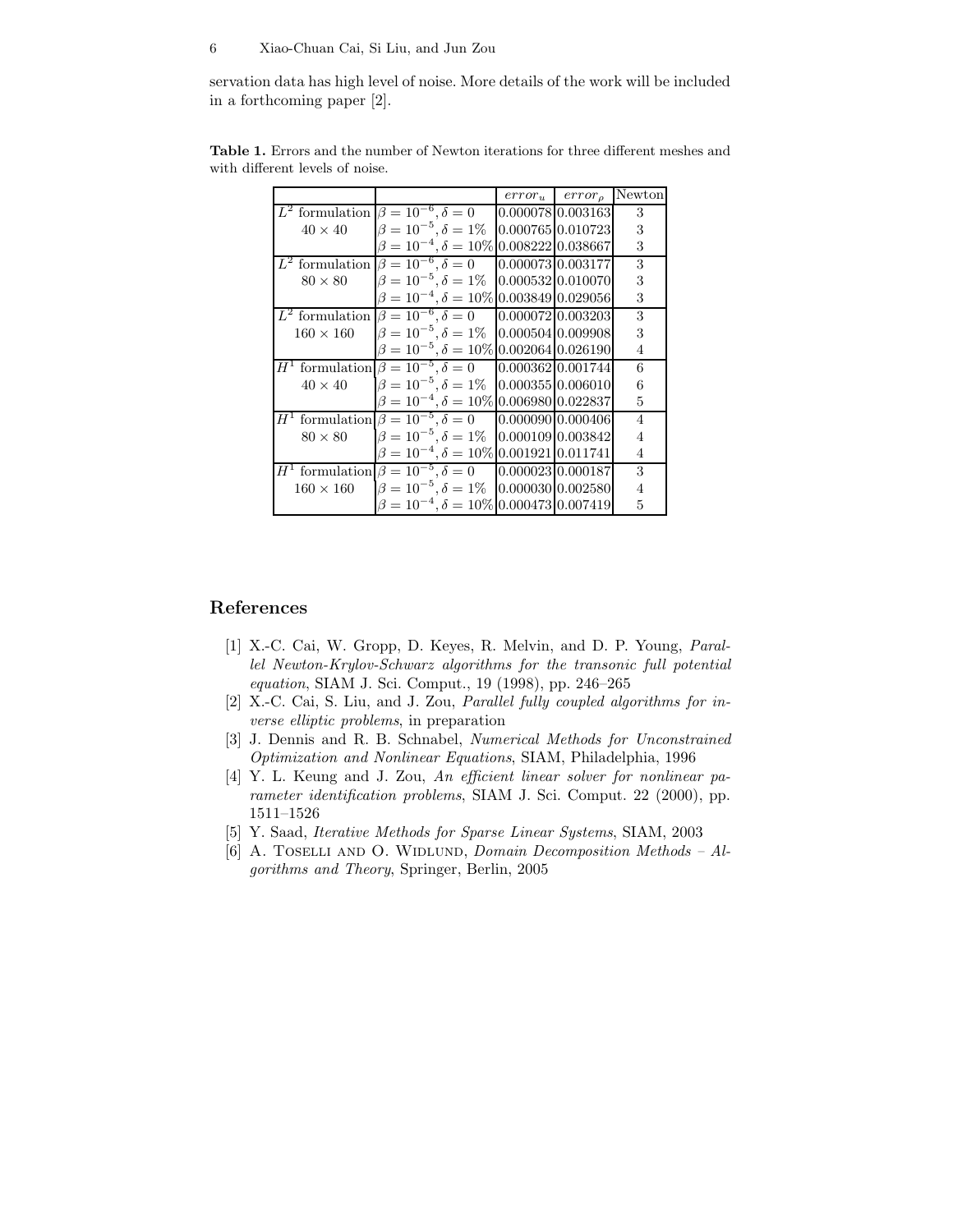

Fig. 1. The top picture is the exact solution  $\rho$ . The following six pictures are the numerical solution with  $\delta = 0\%, 1\%, 10\%$  on a 40 × 40 mesh. The left three are for the  $L^2$  formulation and the right three are for the  $H^1$  formulation.